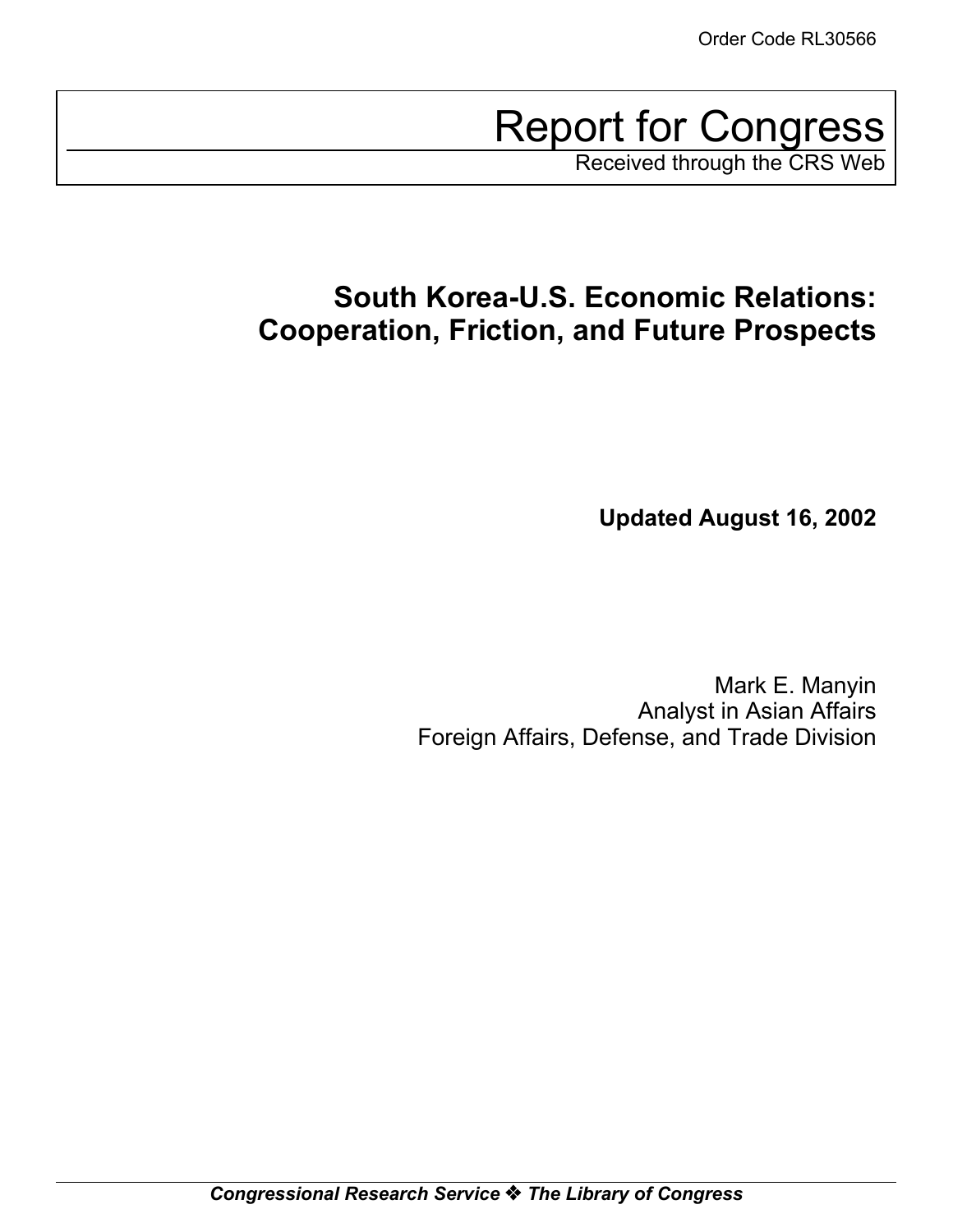### South Korea-U.S. Economic Relations: Cooperation, Friction, and Future Prospects

#### **Summary**

Over the past decade, South Korea has emerged as a major economic partner for the United States. Korea is the U.S.'s seventh-largest trading partner – ahead of Western European countries such as France and Italy – and its sixth-largest export market. Korea has also become a significant investment site for American companies, which have poured nearly \$10 billion into the country over the past three years. The U.S. is Korea's largest export market, second-largest source of imports, and largest supplier of foreign direct investment.

Increased economic interaction has been accompanied by disagreements over trade policies. The level of bilateral friction is principally affected by four factors: the size of the U.S. trade deficit with South Korea; the state of the U.S. economy; the progress of Korea's economic reforms; and whether or not bilateral political or security issues override bilateral trade considerations.

During Korea's financial crisis in 1997 and 1998, the Clinton Administration tended to mute its criticism of Seoul's alleged barriers to foreign exports and investors. Since the spring of 2000, however, the United States has intensified its pressure on bilateral trade issues, protesting that Seoul has been unresponsive to a host of longstanding U.S. complaints. In its annual report on foreign trade barriers, issued in April 2002, the Office of the United States Trade Representative (USTR) devoted 28 pages to South Korea, more than it did to any other economic entity except Japan, the European Union, and China. The shift in U.S. policy was due in part to the swings in the U.S.-Korean trade balance; after enjoying three years of trade surpluses with South Korea, the U.S. has run increasingly large bilateral trade deficits since 1998. As the U.S. economy has slowed and Korea's economic reforms have stalled, Congress became more vocal on bilateral trade issues, particularly on semiconductors and automobiles. Additionally, the Bush Administration's harsher U.S. policy toward North Korea, combined with the overall stalemate in North-South Korean relations, dulled the acuteness of security issues in the U.S.-South Korean relationship; unlike the situation during the Clinton years, Washington does not have to be as concerned that its trade policy will jeopardize its own or Seoul's negotiations with Pyongyang.

An interesting development over the past year has been that Washington and Seoul appear to have become more adept at managing their trade disputes, so that they tend to be less acrimonious than in the past. In large measure, this is due to the quarterly, working-level bilateral trade meetings that were first held in early 2001.

This report summarizes the main issues in U.S.-South Korean economic relations. It will be updated periodically.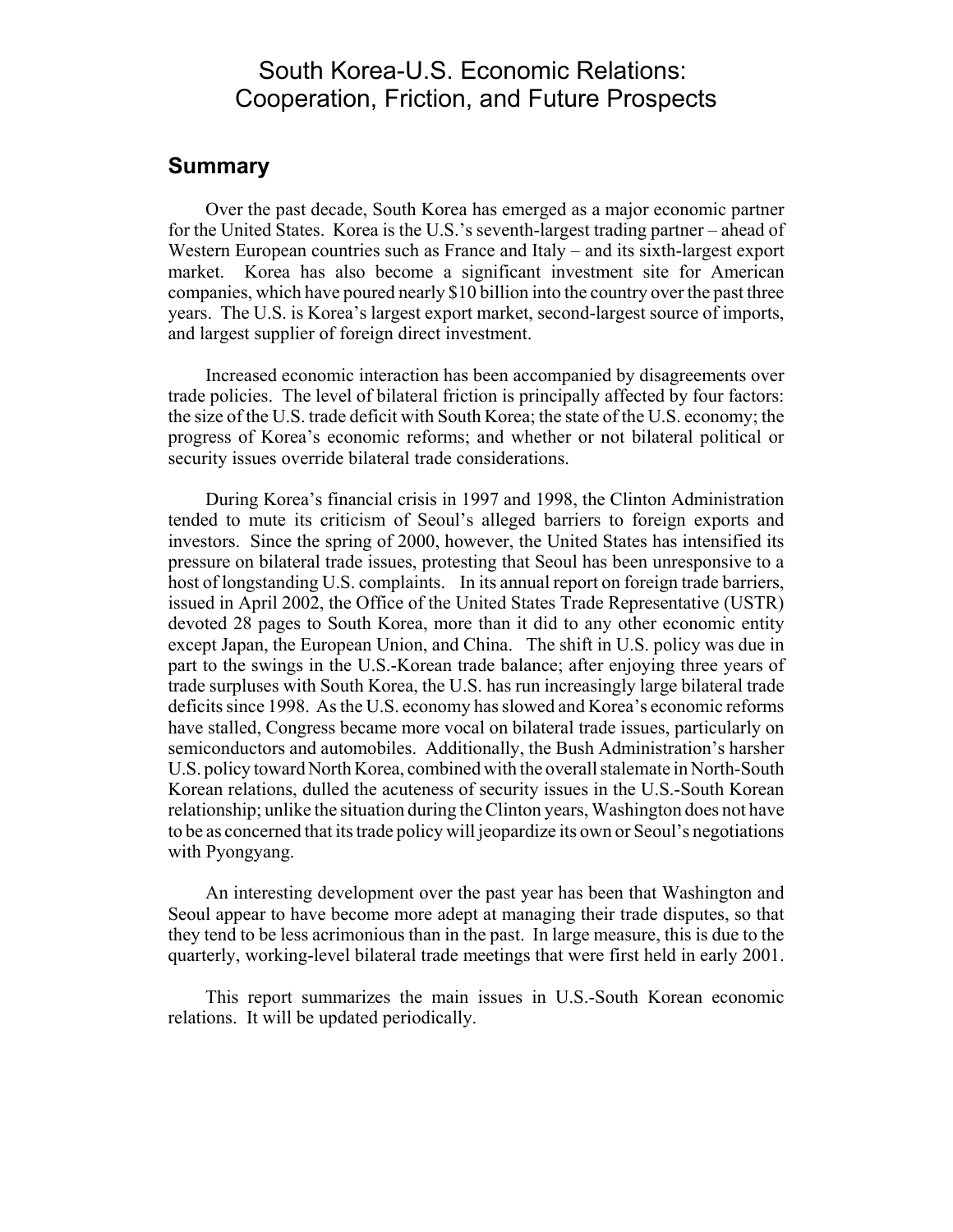## **Contents**

| A Possible Korea-U.S. Free Trade Area (FTA) 4         |  |
|-------------------------------------------------------|--|
|                                                       |  |
|                                                       |  |
|                                                       |  |
|                                                       |  |
|                                                       |  |
|                                                       |  |
|                                                       |  |
| Korean's Complaints Against U.S. Anti-Dumping and CVD |  |
|                                                       |  |
|                                                       |  |

# **List of Figures**

| Figure 1. Korea's GDP Growth                             |  |
|----------------------------------------------------------|--|
|                                                          |  |
| Figure 2. Won: Dollar Exchange Rate (Average), 1997-2002 |  |
|                                                          |  |
| Figure 3. Foreign Direct Investment in Korea, 1993-2001  |  |
|                                                          |  |
| Figure 4. Steel Imports from Korea                       |  |
|                                                          |  |

## **List of Tables**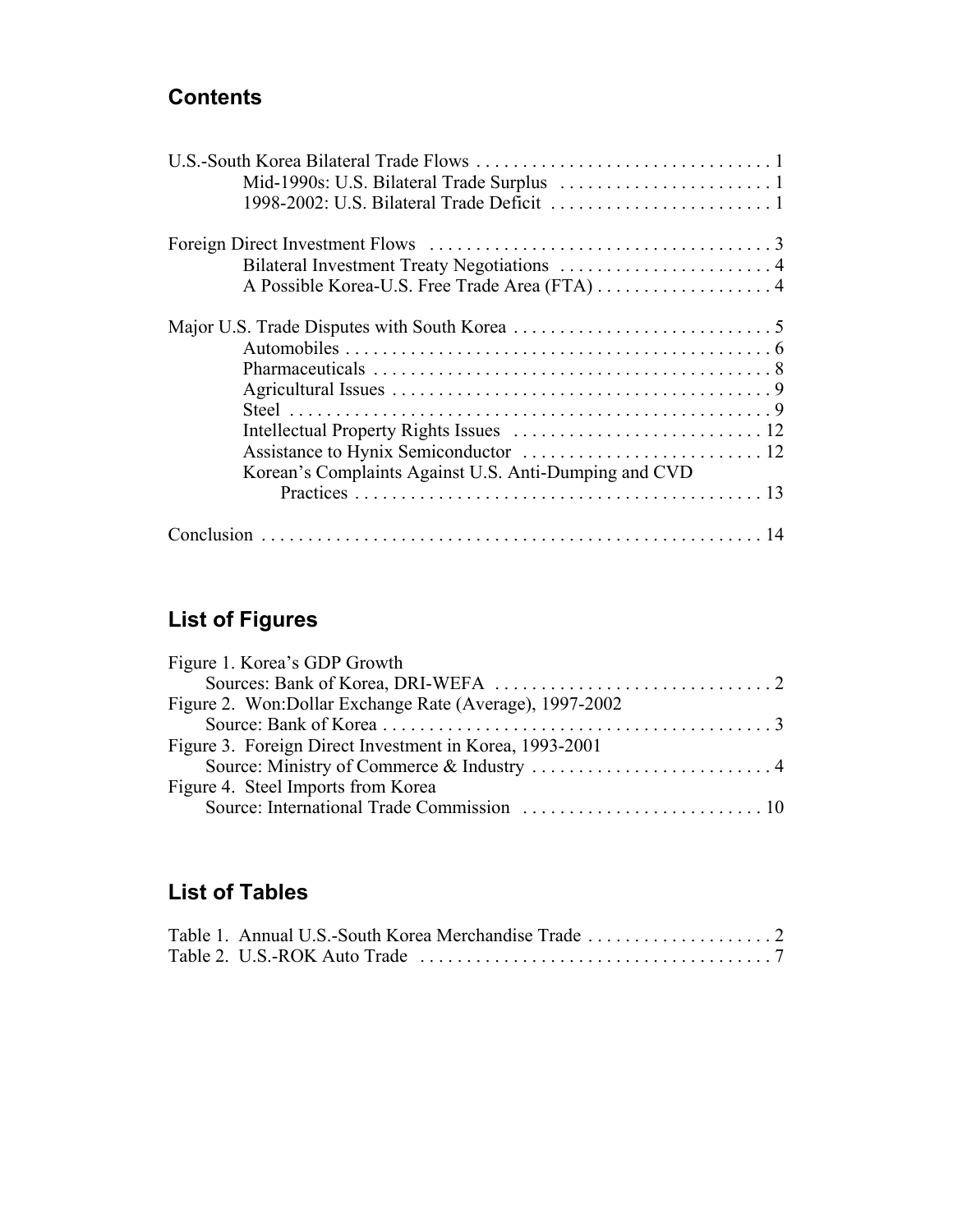## South Korea-U.S. Economic Relations: Cooperation, Friction, and Future Prospects

### **U.S.-South Korea Bilateral Trade Flows**

Over the past decade, South Korea has emerged as a major economic partner for the United States. Between 1990 and 2000, U.S.-Korean trade more than doubled (see Table 1). In 2001, two-way trade (exports plus imports) was over \$55 billion, down 17% from the all-time high reached in 2000. For several years, South Korea has been the U.S.' seventh-largest trading partner and its sixth-largest export market (after Canada, Mexico, Japan, Germany and the United Kingdom). Major U.S. exports to South Korea include semiconductors, machinery (particularly semiconductor production machinery), aircraft, agricultural products, and beef. South Korea is the U.S.'  $4<sup>th</sup>$  largest market for agricultural products and  $3<sup>rd</sup>$  largest market for beef

For decades, the United States has been Korea's largest export market. Exports to the U.S. accounted for approximately 20% of Korea's total exports in 1999 and 2000. In recent years, exports to the United States accounted for around 5% of Korea's gross domestic product (GDP). Moreover, since Korea's financial crisis in 1997, the United States has overtaken Japan as Korea's largest supplier of imports. Major U.S. imports from South Korea include electrical machinery (with semiconductors typically accounting for nearly 20% of total South Korean shipments to the U.S.), cellular phones, general machinery, automobiles, textile products, and steel.

**Mid-1990s: U.S. Bilateral Trade Surplus.** As shown in Table 1, from 1994-1997 the U.S. ran a trade surplus with South Korea, after several years of trade deficits. The surplus peaked at nearly \$4 billion in 1996, the same year South Korea became the U.S.'s fifth largest export market. The primary reason for the surplus was a sharp rise in U.S. exports – which peaked at \$26.6 billion in 1996 – propelled by the boom in South Korea's economy in the mid-1990s, which increased demand for foreign products. The 60% rise in U.S. shipments from 1990 to 1997 more than offset the 25% increase in U.S. imports from South Korea over the same time period.

**1998-2002: U.S. Bilateral Trade Deficit.** In the fall of 1997, South Korea plunged into a serious economic crisis. In December of that year, Seoul and the International Monetary Fund (IMF) agreed to the terms of a \$58 billion financial support package. As a *quid pro quo* for receiving IMF emergency loans, Seoul agreed to tighten its fiscal and monetary policies and engage in far-reaching, marketoriented reforms of its financial and corporate sectors, and of its labor market policies. South Korea also agreed to open its economy further to foreign goods and investors.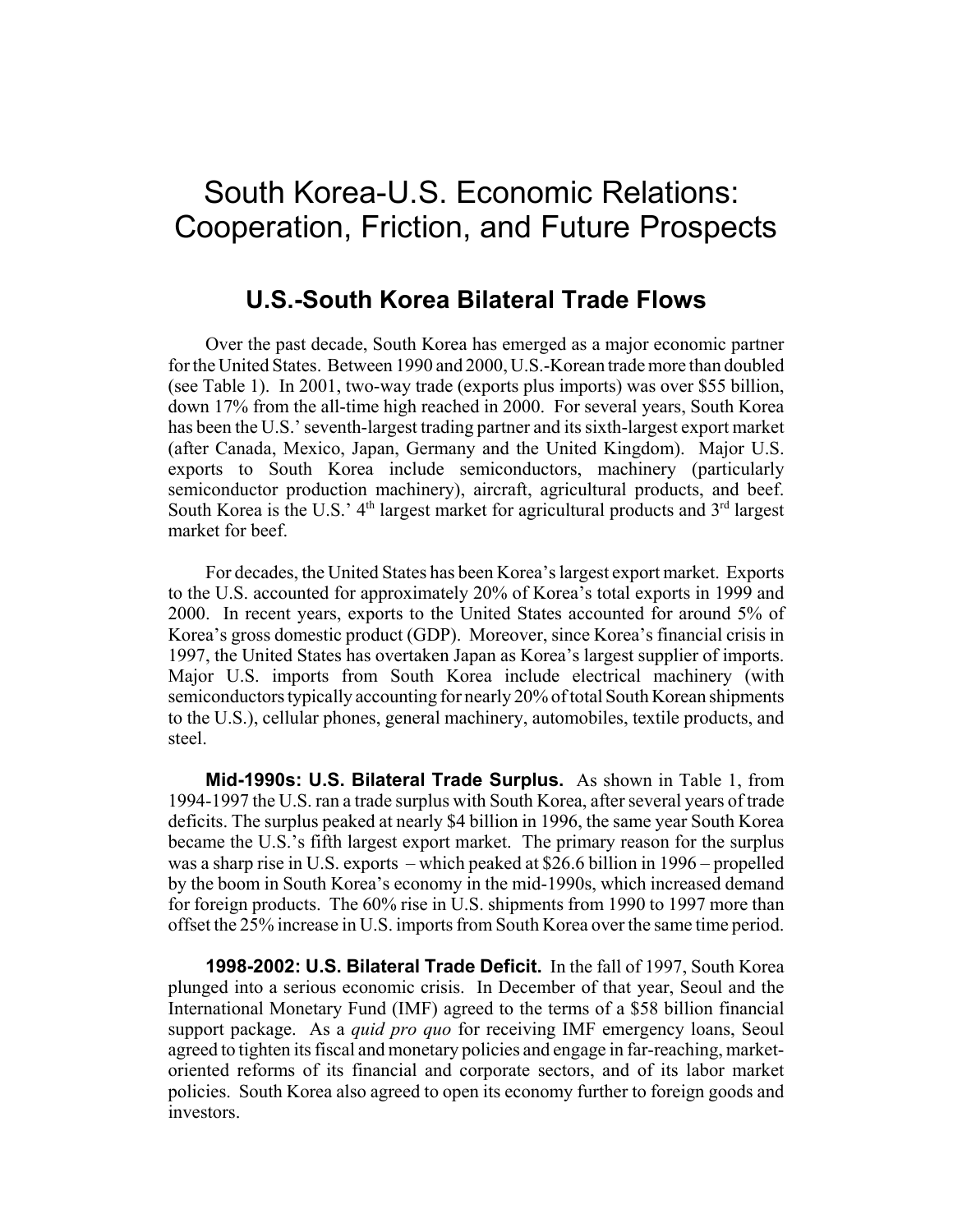| Year            | U.S.<br><b>Exports</b> | $\mu$ D <sub>I</sub> III <sub>O</sub> II <sub>I</sub> I <sub>D</sub> O <sub>I</sub> O <sub>I</sub> <sub>O</sub> I <sub>I</sub> <sub>O</sub><br><b>U.S. Imports</b> | <b>Trade Balance</b> | <b>Total Trade</b><br>(Exports +<br><b>Imports</b> ) |
|-----------------|------------------------|--------------------------------------------------------------------------------------------------------------------------------------------------------------------|----------------------|------------------------------------------------------|
| 1990            | \$14.40                | \$18.49                                                                                                                                                            | $-$ \$4.09           | \$32.89                                              |
| 1991            | \$15.51                | \$17.02                                                                                                                                                            | $-$1.51$             | \$32.53                                              |
| 1992            | \$14.64                | \$16.68                                                                                                                                                            | $-$ \$2.04           | \$31.32                                              |
| 1993            | \$14.78                | \$17.12                                                                                                                                                            | $-$ \$2.34           | \$31.90                                              |
| 1994            | \$18.03                | \$19.63                                                                                                                                                            | $-$1.60$             | \$37.66                                              |
| 1995            | \$25.38                | \$24.18                                                                                                                                                            | \$1.20               | \$49.56                                              |
| 1996            | \$26.62                | \$22.66                                                                                                                                                            | \$3.97               | \$49.28                                              |
| 1997            | \$25.05                | \$23.17                                                                                                                                                            | \$1.87               | \$48.22                                              |
| 1998            | \$16.49                | \$23.94                                                                                                                                                            | $-$7.46$             | \$40.43                                              |
| 1999            | \$22.04                | \$31.15                                                                                                                                                            | $-$ \$9.11           | \$53.19                                              |
| 2000            | \$26.30                | \$39.83                                                                                                                                                            | $-$ \$13.53          | \$66.13                                              |
| 2001            | \$20.89                | \$34.92                                                                                                                                                            | $-$14.03$            | \$55.81                                              |
|                 |                        |                                                                                                                                                                    |                      |                                                      |
| Jan - May, 2001 | \$9.16                 | \$14.94                                                                                                                                                            | $-$ \$5.78           | \$24.10                                              |
| Jan - May, 2002 | \$8.46                 | \$14.19                                                                                                                                                            | $-$ \$5.73           | \$22.65                                              |

**Table 1. Annual U.S.-South Korea Merchandise Trade** (Billions of U.S. Dollars)

**Sources:** 1990-1998 data from Global Trade Information Services. 1999-2001 data from U.S. International Trade Commission.

Since Korea's economic crisis, the U.S. has run an increasingly large bilateral trade deficit with that country. Korea's 1998 recession, during which time its gross domestic product (GDP) shrank by 6.7% (see **Figure 1**), led to a sharp decline in

most countries' exports to South Korea, including those from the United States.<sup>1</sup> American imports from South Korea, however, rose slightly in 1998 and significantly in 1999 and 2000. These increases were propelled by the strong U.S. economy, which increased U.S. demand for foreign goods and services, and by the devaluation of the won (see **Figure 2**), which made Korean products cheaper for Americans to buy. In 2001, the slowing U.S. economy led to a drop in Korean imports.

**Figure 1. Korea's GDP Growth** Sources: Bank of Korea, DRI-WEFA



In 1999, when Korea's economy grew by 10.9%, U.S. exports to South Korea recovered somewhat. With Korea's economy growing by over 9% in 2000, U.S. shipments to Korea rose by more than 20% compared with 1999. Growth in imports from Korea (up by nearly 30% in 2000), however, continued to outstrip U.S. export

<sup>&</sup>lt;sup>1</sup> See Raymond Ahearn, *South Korea's Economic Prospects*, CRS Report RS20041, February 1, 1999.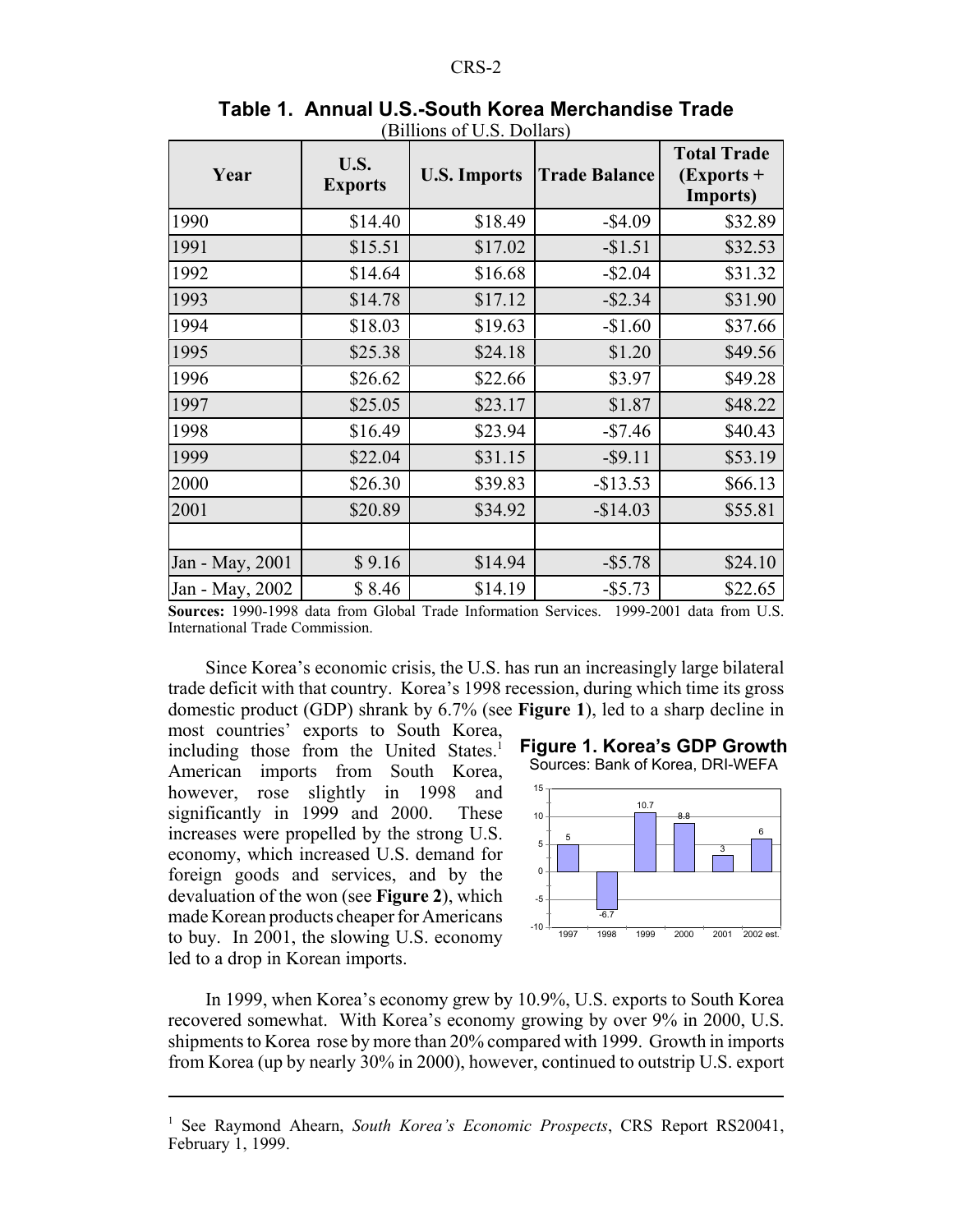growth, causing the trade deficit to widen. The deficit further expanded in 2001. U.S. exports decreased in large measure because of Korea's sharp economic slowdown and the effects of the Korean *won*'s devaluation (see **Figure 2**). The sharp devaluation of the dollar against the won (and other major currencies) in the late spring and summer of 2002 may reduce the deficit.



**Figure 2. Won:Dollar Exchange Rate (Average), 1997-2002** Source: Bank of Korea

### **Foreign Direct Investment Flows**

As part of its commitment to the IMF in December 1997, Seoul pledged to eliminate most restrictions on foreign direct investment (FDI). The government of President Kim Dae Jung, who was elected during the nadir of Korea's financial crisis, has moved aggressively to liberalize Korea's foreign investment regime. Partly as a response to Kim's reforms, and partly in response to the lower prices of Korean assets following the 1997 crisis, FDI flows have increased markedly, soaring from \$3.2 billion in 1996 to \$15.7 billion in 2000, before falling to \$11.9 billion in 2001. American companies have invested nearly \$10 billion in South Korea over the past three years. U.S. FDI in 2001 alone was greater than total U.S. FDI in Korea from 1993 to 1996. In 2001, U.S. firms resumed their historical position as the leading source of FDI into Korea. From 1998-2000, European firms had supplanted their American counterparts at the number one position.

Despite the increased openness to foreign ownership, a number of high-profile acquisitions by foreign companies have been either delayed or cancelled, due to nationalistic objections to the sale, disagreements over the sales price, and/or the discovery of previously undisclosed debts owed by the Korean suitor.

For the first half of the 1990s, annual South Korean FDI in the U.S. ranged from \$350 million to \$535 million. After soaring to \$1.57 billion in 1996, Korean FDI fell to \$729 million in 1997 and \$874 million in 1998.<sup>2</sup>

<sup>2</sup> Organization for Economic Cooperation and Development, *International Direct Investment Statistical Yearbook 1999*.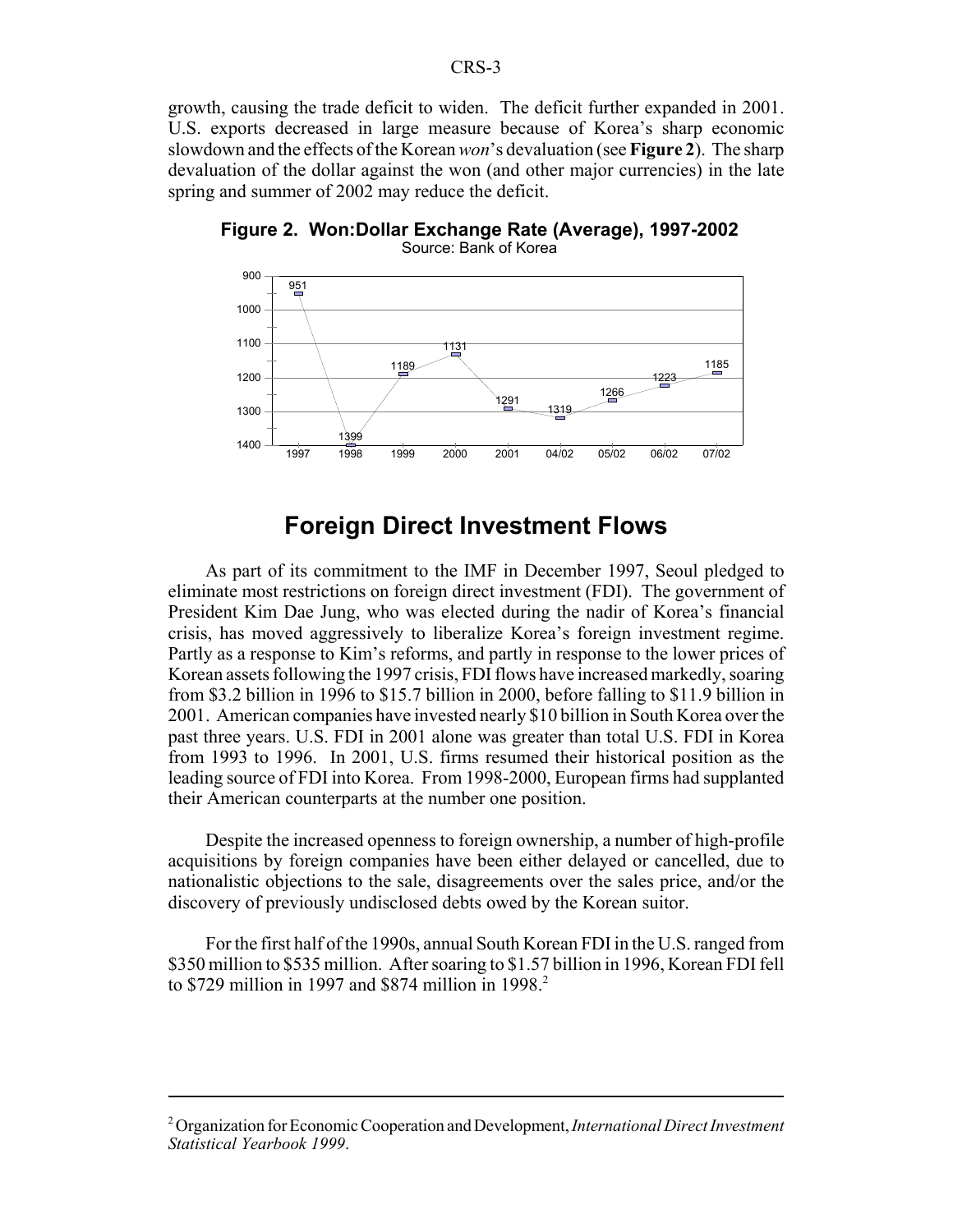

**Figure 3. Foreign Direct Investment in Korea, 1993-2001** Source: Ministry of Commerce & Industry

**Bilateral Investment Treaty Negotiations.** For several years, the U.S. and South Korea have been discussing a bilateral investment treaty (BIT). BITs are designed to improve the climate for foreign investors – typically by committing the signatories to prohibit discrimination against foreign investors – by establishing dispute settlement procedures and by protecting foreign investors from performance requirements, restrictions on transferring funds, and arbitrary expropriation. The U.S. has signed over 30 BITs, primarily with countries undergoing significant economic reforms. The U.S. and South Korea last held formal negotiations in 1999. The major stumbling block is Korea's so-called "screen quotas," which are limits on the dates and screen time given to foreign films. Foreign ownership in the Korean telecommunications industry and Korea's copyright rules also remain outstanding issues.

**A Possible Korea-U.S. Free Trade Area (FTA).** In recent years, there have been some calls for the U.S. and Korea to negotiate a free trade area, which would lower trade barriers between the two countries. The idea enjoys the support of the American business community in Korea, and many Korean businesses operating in the U.S. In the Senate, Max Baucus introduced legislation in May 2001 (S. 944) authorizing FTA negotiations with Seoul, the second time he has presented this initiative. No legislative action was taken on his first attempt, S. 1869, introduced in the  $106<sup>th</sup>$  Congress. To date, no formal government-to-government discussions have been held over an FTA. Speaking in December 2001, U.S. Ambassador to Korea Thomas Hubbard said that a Korea-U.S. FTA is not on the Bush Administration's short-term policy agenda.

In 2001, at the request of the Senate Finance Committee, the International Trade Commission conducted a fact-finding investigation on the likely economic impact of a South Korea-U.S. FTA. The ITC's final report estimated that within four years after implementation of an FTA, U.S. exports to Korea would increase by 54% while U.S. imports would rise by 21%. In the short run, the biggest beneficiaries would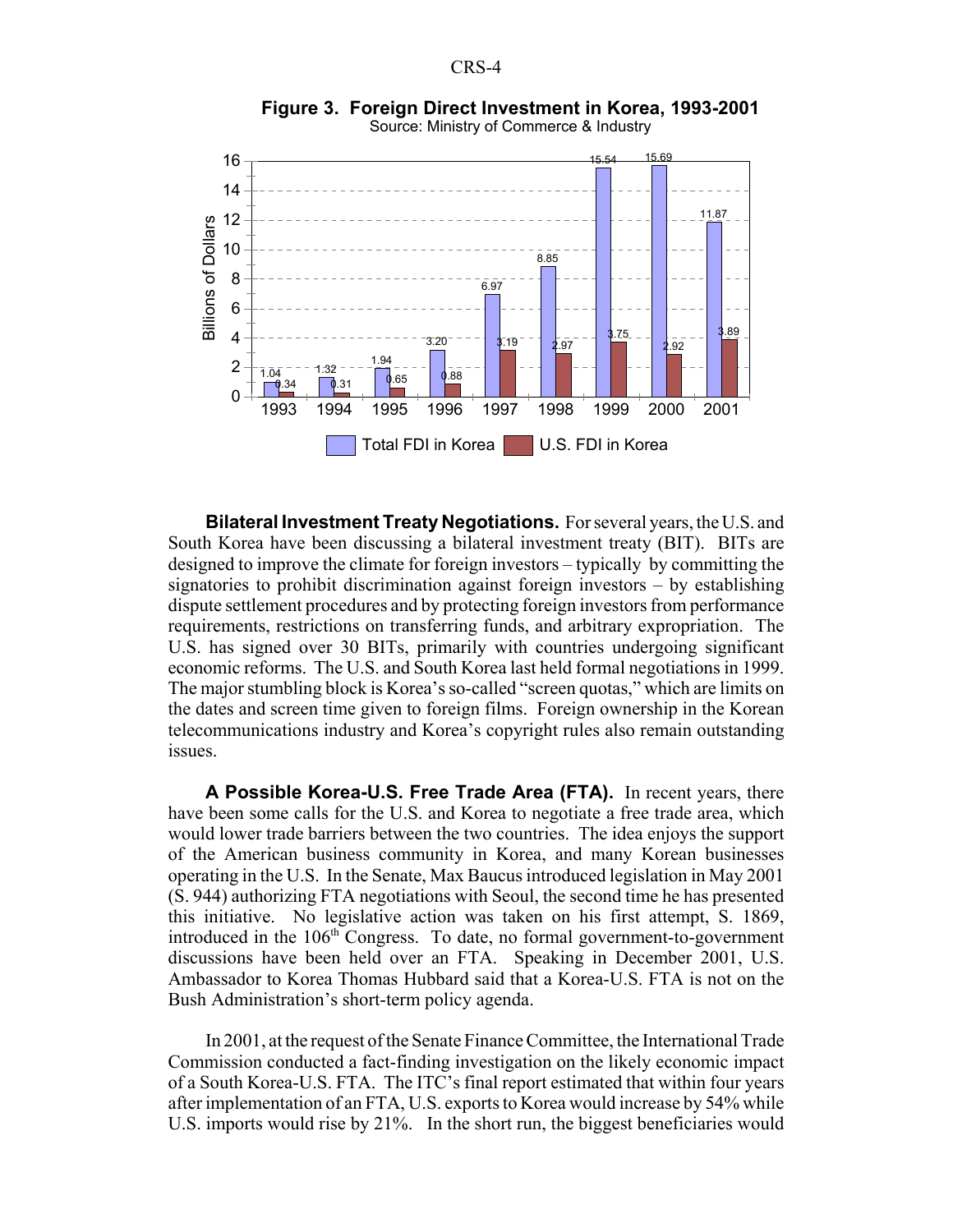likely be those industries in both countries that face high initial trade barriers. On the U.S. side, the ITC found that bilateral agricultural exports would increase by more than 200%. For Korea, the ITC projected that textiles and apparel exporters would see their shipments to the U.S. rise by  $125\%$ <sup>3</sup>. Thus, the report implied that the FTA's potential benefits would be greatly diluted if these politically sensitive sectors were excluded.<sup>4</sup>

Overall, the ITC estimated that within four years after implementation of an FTA, U.S. GDP would increase by approximately 0.2%, while Korean GDP would rise by 0.7% as a result of the FTA.<sup>5</sup> An earlier study by the Institute for International Economics (IIE), found similar effects for the U.S. economy, but had a wider band for the increase on Korean GDP, which was projected in the 0.4%-2.0% range. As in the ITC study, the IIE report found that most of the benefits to U.S. firms would derive from increased access to Korea's market. In contrast, the IIE projected that most of Korea's gains from an FTA would stem not from preferential access to the U.S. market but from improvements in the allocative efficiency of the Korean economy brought about the trade reforms required by an FTA.<sup>6</sup> President Kim also has discussed publicly his desire to negotiate FTAs with Japan and Chile, presumably to give further impetus to the economic reforms he initiated.

### **Major U.S. Trade Disputes with South Korea**

Given the disparities in size and economic dependence, it is not surprising that the United States typically sets the agenda of U.S.-ROK trade talks. A recent exception is the case of steel, where Korea increasingly has taken on the role of *demandeur* in challenging U.S. measures to protect its domestic steel industry.

During the Asian financial crisis in 1997 and 1998, the U.S. tended to mute its criticism of South Korea's alleged barriers to foreign companies. Since the spring of 2000, however, the U.S. has intensified its pressure on trade issues, protesting that Seoul has been unresponsive to a host of longstanding U.S. complaints. In its annual report on foreign trade barriers, issued in April 2002, the Office of the United States Trade Representative (USTR) devoted 28 pages to South Korea – a country of slightly less than 50 million people – more than it did to any other country except Japan, the European Union, and China. A year earlier, the USTR cited Korea as a "priority watch country" under "Special 301" (Section 182 of the Trade Act of 1974) because it deems Seoul's enforcement of intellectual property rights to be unsatisfactory. Korea remains on this list. In the spring of 2001, U.S. negotiators – frustrated by the lack of progress in bilateral talks – proposed that the two countries hold quarterly, working level, interagency "trade action agenda" meetings to discuss

<sup>3</sup> United States International Trade Commission (ITC), *U.S.-Korea FTA: The Economic Impact of Establishing a Free Trade Agreement (FTA) Between the United States and the Republic of Korea*, (Washington, DC, 2001), p. 5-1 - 5-2.

<sup>4</sup> For a similar argument, see Choi and Schott, *Free Trade*, p.80.

<sup>5</sup> ITC, *U.S.-Korea FTA*, p. x-xi.

<sup>6</sup> See Choi and Schott, *Free Trade*, p. 79-82.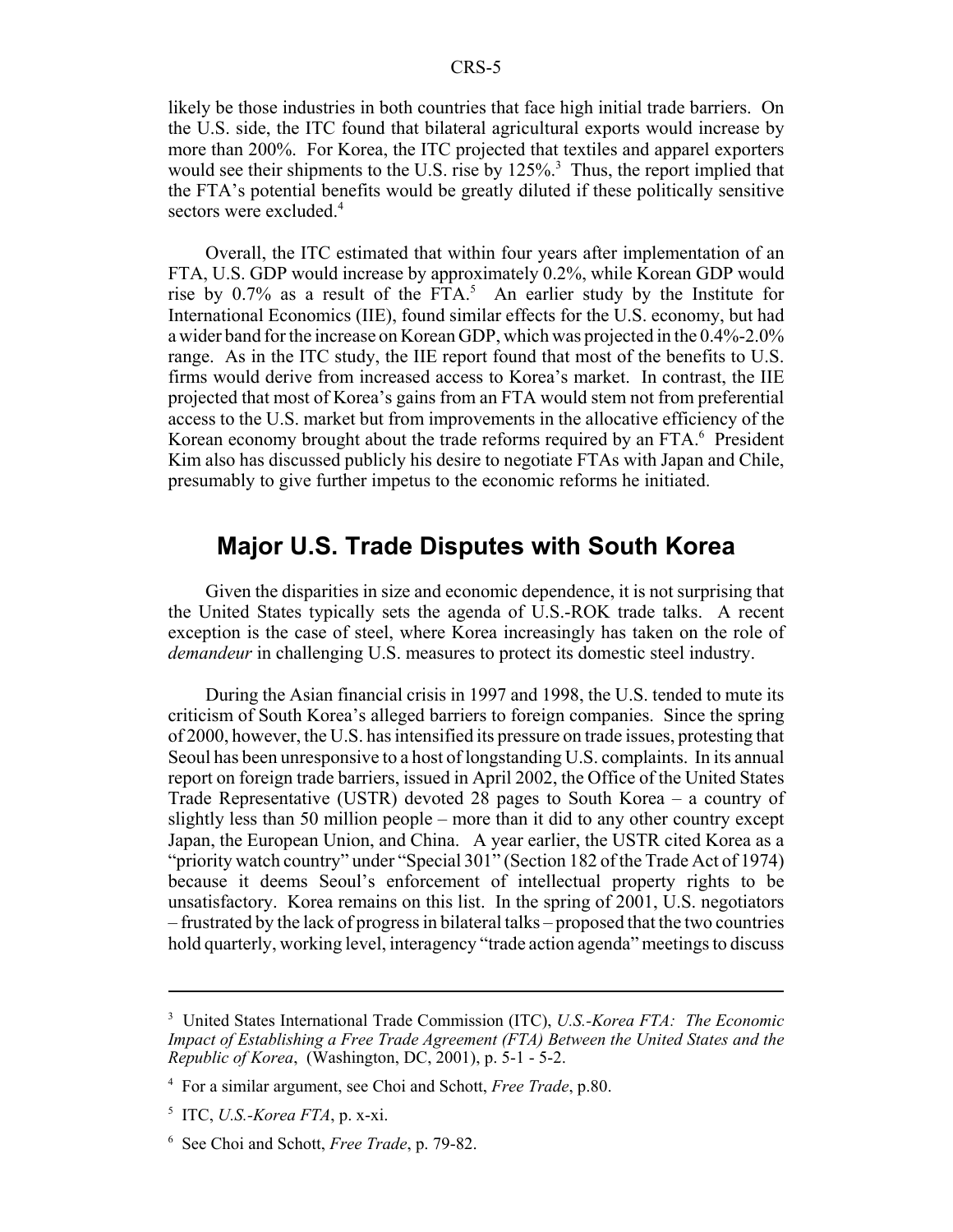progress on and strategies for settling major bilateral trade disputes. Korea's Ministry of Foreign Affairs and Trade accepted, and negotiators on both sides credit the meetings with creating a more constructive dialogue by serving as "actionforcing" events.

Congressional interest in U.S.-Korean trade relations also has increased in recent months. After introducing no major Korea-related economic legislation in 2000, in 2001 and 2002 Members of Congress have introduced a number of measures complaining about alleged Korean trade barriers and allegedly unfair subsidy policies.

Below are brief descriptions of several major sector-specific disputes between the U.S. and South Korea. In general, U.S. exporters and trade negotiators identify the lack of transparency of Korea's trading and regulatory systems as the most significant barrier to trade with Korea, in almost every major product sector.

**Automobiles.** South Korea, the world's fourth-biggest producer of automobiles, has long maintained a variety of barriers to the import of automobiles, including a ban on Japanese automobiles and the auditing of the income taxes of individuals who purchased foreign luxury cars. The ban on Japanese automobiles was eliminated in 1999. In its October 1997 Super 301 report to Congress, the Clinton Administration designated Korea as a "Priority Foreign Country" for its barriers to foreign motor vehicles.<sup>7</sup> USTR subsequently initiated an investigation under Section 301 of the U.S. Trade Act of 1974, as amended, and issued a call for bilateral consultations to provide fair market access for foreign autos in Korea.<sup>8</sup> In 1998, the U.S. and South Korea signed a Memorandum of Understanding (MOU) on foreign access to Korea's auto market, which led the USTR to terminate the Section 301 investigation. Under the MOU, Seoul agreed to reduce its tariffs on motor vehicles from  $80\%$  to  $8\%$ ,<sup>9</sup> proactively address instances of anti-import activity in Korea, lower or eliminate many automobile taxes, create a new financing system to make it easier to purchase automobiles, and streamline its standards and certification procedures. Many of these steps – including lowering tariffs – have been implemented.

<sup>&</sup>lt;sup>7</sup> Super 301 (Section 310 of the 1974 Trade Act) requires the USTR to report to congress on "priority foreign countries" that practice unfair trade and "priority practices" that have the greatest effect on restricting U.S. exports. If agreement is not reached on the priority practices, the USTR is required to initiate a Section 301 case (see the following footnote). For more information, see Wayne Morrison, *Section 301 of the Trade Act of 1974*, CRS Report 98-454. See also Gwenell Bass, *U.S.-South Korea Auto Talks*, CRS Report 97-1030, December 4, 1997.

<sup>&</sup>lt;sup>8</sup> Section 301 (sections 301-309 of the Trade Act of 1974) authorize the USTR to initiate investigations of foreign trade practices that allegedly discriminate against U.S. commerce. If a settlement with the foreign country is not reached following the initiation of the investigation, the USTR decides whether or not to retaliate, usually in the form of 100% tariffs on selected imports from the offending country. See CRS Report 98-454, *Section 301 of the Trade Act of 1974*, by Wayne Morrison.

 $9^9$  By way of comparison, the U.S. tariff on passenger vehicles is 2.5%. The Japanese tariff rate is 0%.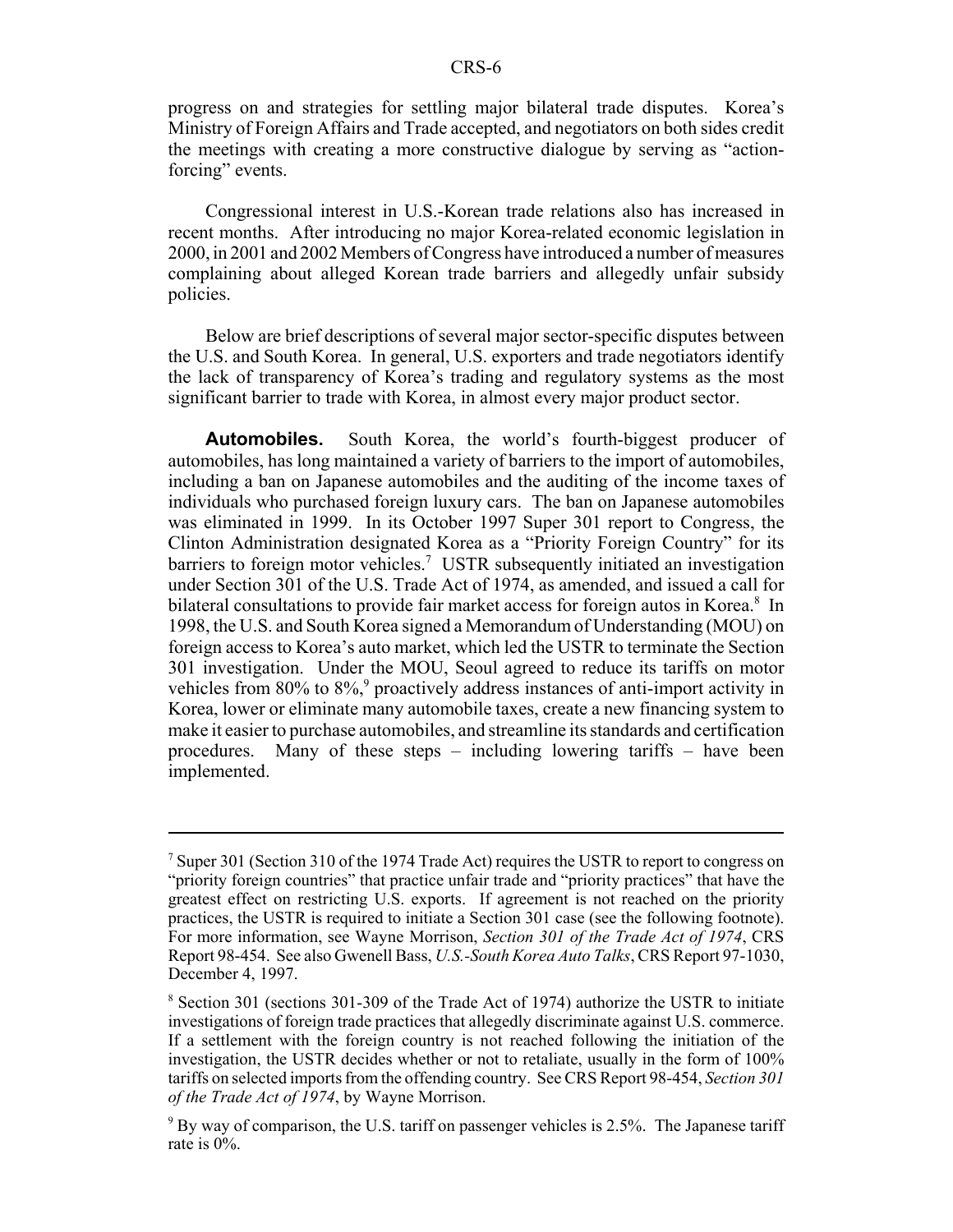**Table 2. U.S.-ROK Auto Trade**

| (number of vehicles) |  |
|----------------------|--|
|                      |  |

|                                               | 1999    | <b>2000</b> | 2001    |
|-----------------------------------------------|---------|-------------|---------|
| Korean Auto Companies'<br>Exports to the U.S. | 410,000 | 573,000     | 618,000 |
| U.S. Auto Companies'<br>Exports to Korea      | 739     | 1,214       | 1,500   |

**Source:** American Chamber of Commerce in Korea

In the spring of 2000, the USTR criticized South Korea's compliance with some areas of the MOU, and called on Seoul to take additional steps – outside the MOU – to open the auto market. Foreign market share for autos remains extremely low at approximately 0.37%, compared with 5% in Japan, 25% in the European Union, and  $30\%$  in the United States.<sup>10</sup> Meanwhile, led by Hyundai Motors, Korean auto manufacturers exported over  $600,000$  vehicles to the United States in  $2001$ <sup>11</sup> U.S. officials and businesspeople attribute the poor sales in Korea to a "buy Korea" mentality among most Koreans, protectionist statements made by high level Korean government officials, high tariffs and auto taxes, onerous standards and certification rules, and a perception among Koreans that their income taxes will be audited if they purchase a foreign automobile. The U.S. government and auto executives have called on the Korean government to take more visible steps to encourage purchases of foreign cars and to rewrite Korean regulations to reduce the barriers to foreign autos. Most recently, U.S. initiatives have focused on pressuring Seoul to lower its 8% tariff on autos to 2.5%.

Korean officials contend that few foreign vehicles are sold because of the decreased purchasing power of Korean consumers since the crisis (foreign autos cost considerably more than Korean models), the lack of advertising by foreign auto manufacturers, and Korean consumers' preference for smaller vehicles. The finalization in April 2002 of GM's long-anticipated takeover of Daewoo Motors may help to increase the sales of U.S. autos in Korea.

U.S.-Korean consultations on the MOU have been held regularly in recent months, but without any new progress reported. One obstacle appears to be paralysis in the Korean government; with President Kim Dae Jung's popularity at an all-time low, governmental authorities appear unwilling to take the high-profile, politically unpopular, steps to encourage more automobile imports. It is unclear whether the completion of General Motors' takeover of Daewoo Motors – a deal that is in the

<sup>&</sup>lt;sup>10</sup> According to the American Chamber of Commerce in Korea, of the more than 1 million automobiles sold in Korea in 2000, 4,414 were foreign-made. See American Chamber of Commerce in Korea, *Improving Korea's Business Climate. Recommendations from American Business 2001*, p.50-52.

 $11$  In April 2002, Hyundai Motors announced it would build a \$1 billion production plant in Alabama.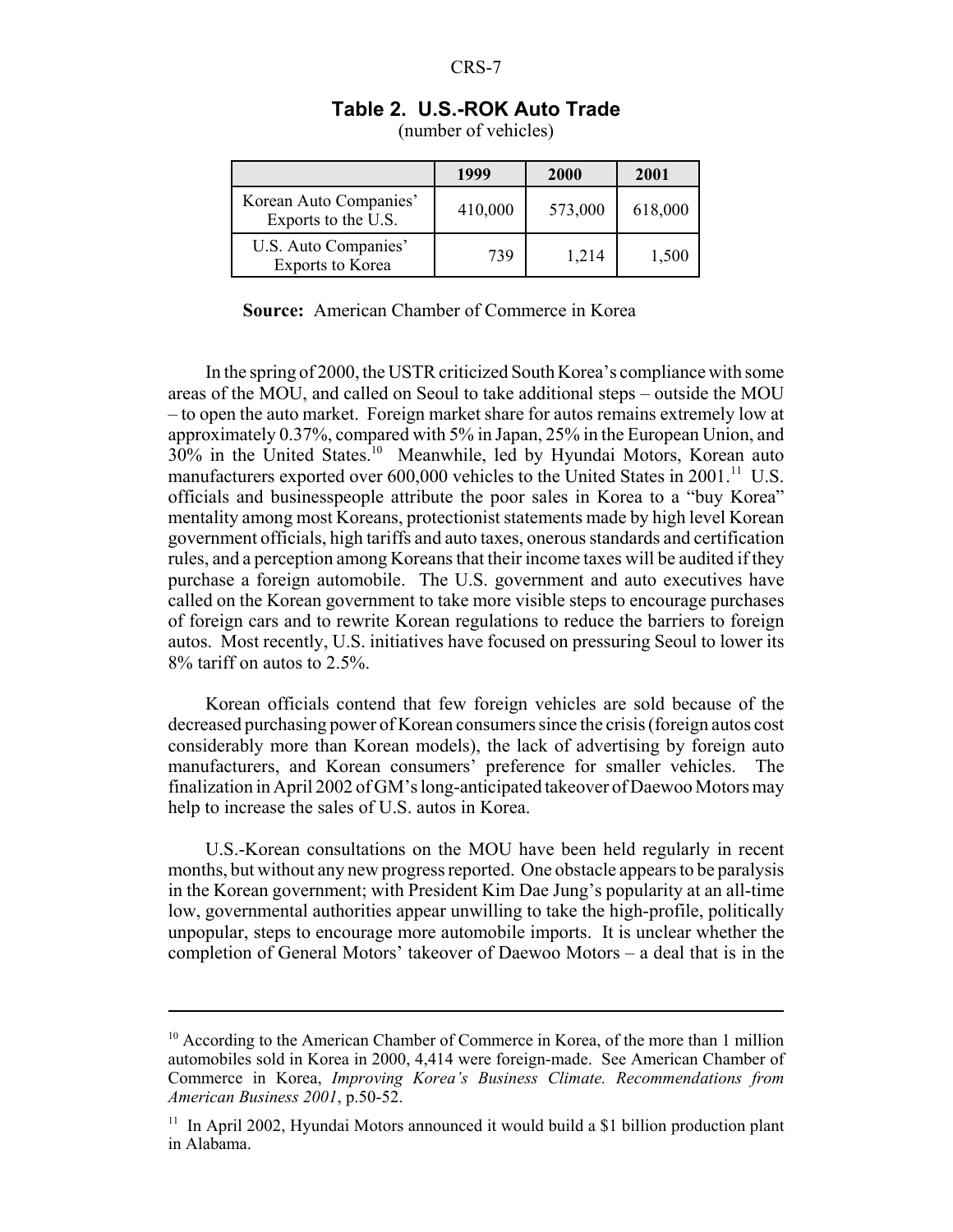final stages of negotiation – will alter Korea's auto imports. During his summit with President Kim in February 2002, President Bush raised the automobile trade issue.

H.Con.Res. 144 and S.Con.Res. 43, introduced in May 2001, call on South Korea to end the practices that impede foreign market access, and request various U.S. executive agencies to monitor Korea's progress on this issue.

**Pharmaceuticals.** Korea is ranked in the world's top 15 pharmaceutical markets, with sales approaching \$4 billion annually. Imports comprise approximately 30% of the total market, compared with an average of 50%-70% for countries that do not have a significant research-based domestic industry. Korea's expenditures on pharmaceutical products is about \$115 per person, less than half the  $$240$  average for OECD countries.<sup>12</sup> The country has a nationalized health insurance system, which has had a negative cash flow since 1995.

For years, the U.S. government has raised complaints about a number of Korea's pharmaceutical policies, which it describes as "onerous," non-science based, and designed to protect the domestic Korean industry.<sup>13</sup> Criticisms have mounted since 2001, when the Korean government began to implement a series of emergency measures to fill the national health insurance fund's mounting deficit, estimated at over 4 trillion won (\$3.3 billion). Recent complaints include: the lack of transparency of the Korean Ministry of Health and Welfare, particularly the Ministry's allegedly poor record on consulting with and notifying companies about regulatory changes; poor protection of intellectual property rights for medical patents; the vagueness of a July 2000 Korean law requiring that "cosmeceuticals" – cosmetic products that have a functional or therapeutic effect – be reviewed for safety and efficacy; and the discriminatory nature of Seoul's requirements that foreign drugs must be retested on Koreans living in Korea, rather than on other ethnic Asians, as the U.S. has insisted. In a sign of pharmaceuticals' growing importance on the bilateral trade agenda, in January 2002, the two sides established a bilateral health care reform working group.

U.S.-Korea friction over pharmaceutical issues flared up into a political controversy in Korea in July 2002, when some Seoul politicians and officials blamed the dismissal of the Health and Welfare Minister on pressure from U.S. government and foreign multinationals. The minister was replaced as part of a July 11, 2002 Cabinet reshuffle. The dispute first arose in May 2001, when the Ministry announced a new "reference pricing" system for reimbursing patients' prescription drug expenditures as part of efforts to stabilize the health insurance fund. Foreign multinationals and the U.S. government criticized the plan as favoring domestic producers of generic drugs and of violating a 1999 U.S.-ROK agreement on prescription drug pricing policies. The plan was scheduled to enter into force in August 2001, but following strong opposition from the foreign pharmaceutical industry and the U.S. government, it was delayed. The dismissed Health and Welfare Minister had called for the reference pricing plan to be implemented. To

<sup>12</sup> American Chamber of Commerce in Korea, *Improving Korea's Business Climate 2002*, p. 148.

<sup>13</sup> United States Trade Representative, *2001 National Trade Estimate Report on Foreign Trade Barriers*, p. 288, 294-96.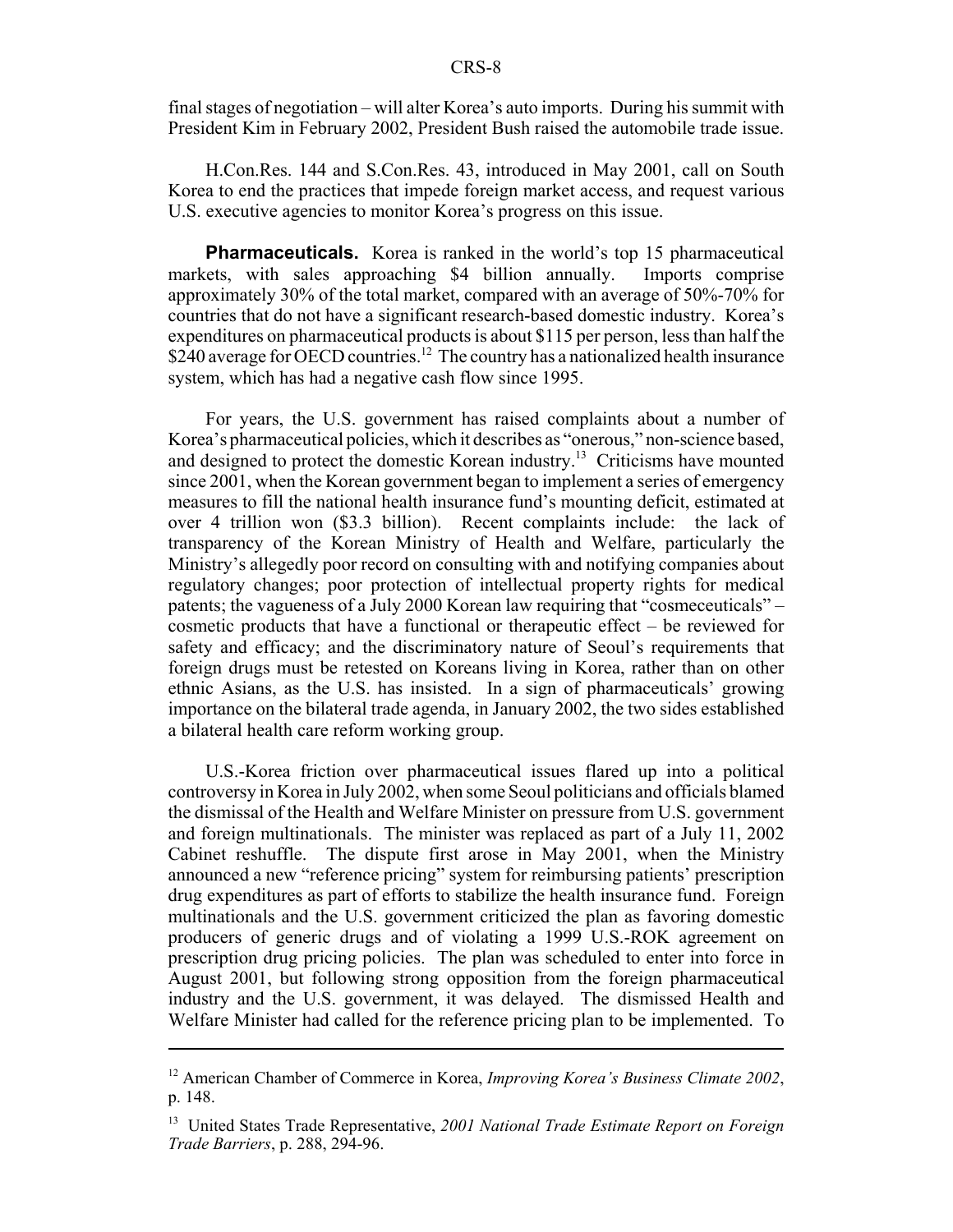date, the plan's status is unclear. Some reports indicate the new system may be unveiled later this year.

**Agricultural Issues.** U.S. agricultural exporters have long complained about high tariff and non-tariff barriers maintained by Korea, which is the United States' fourth largest market for agricultural products, to protect domestic Korean producers. Approximately 44% of Korea's farm imports in 2000 came from the United States.<sup>14</sup> Agricultural policy is highly political in South Korea due to the clout of the country's shrinking but vocal farm sector. Korean Ministers of Agriculture often have lost their jobs due to concessions made in bilateral and multilateral trade talks.

In September 2001, Washington and Seoul settled their most contentious agricultural dispute in recent years, when the U.S. accepted Korea's abolition of its requirement that imported beef be distributed and sold through different channels than domestic beef. In 2000, a dispute settlement panel requested by the U.S. and Australia had ruled that Korea's beef import system discriminated against foreign suppliers. South Korea is the United States' third largest market for beef.

Although the beef dispute has been temporarily settled, several other disagreements linger. The U.S. has criticized the clarity of Korea's new labeling and rule of origin requirements for genetically modified foods, and President Bush raised the issue in his February 2002 summit with South Korean President Kim. Bilateral consultations appear to have partially resolved the dispute. Significant market access barriers allegedly remain on foreign citrus products and rice. In the fall of 2001, Korea for the first time tendered a contract for imported rice to a U.S. company. The U.S. has also charged that Korea's quarantine policies and mandated shelf-life requirements are barriers to imports. U.S. agricultural groups contend that Korea's import certification requirements and testing standards are unduly onerous.<sup>15</sup>

**Steel.** For years, South Korean steel exports to the United States have been one of the most politically charged items on the bilateral economic agenda, particularly since the 1997 Asian financial crisis. From 1997 to 1998, Korean shipments of steel to the U.S. surged by 109%, vaulting South Korea into the top five U.S. sources of steel imports. Although Korea's steel exports to the U.S. have declined since 1998 (see Figure 4), they have not returned to pre-crisis levels. For the first six months of 2001, Korean exported just under 1.3 metric tons of steel to the United States, a 22.4% year-on-year decline, in line with a general decline in U.S. steel imports.

In response to the 1998 surge from Korea and other steel-producing countries, Congress joined major U.S. steel manufacturers in pressuring the Clinton Administration to take action. President Clinton granted safeguard relief (under Section 201 of the Trade Act of 1974) for U.S. producers of steel welded line pipe and wire rod, a move that raised tariffs on imports of those products.<sup>16</sup> In September

<sup>14</sup> ITC, *U.S.-Korea FTA*, p.3-10.

<sup>&</sup>lt;sup>15</sup> Caroline Cooper, "KEI Trade Brief. U.S.-Korea Bilateral Trade Relations," July 2002.

<sup>&</sup>lt;sup>16</sup> Section 201 relief, often referred to as "safeguard" or "escape clause" relief, is defined in (continued...)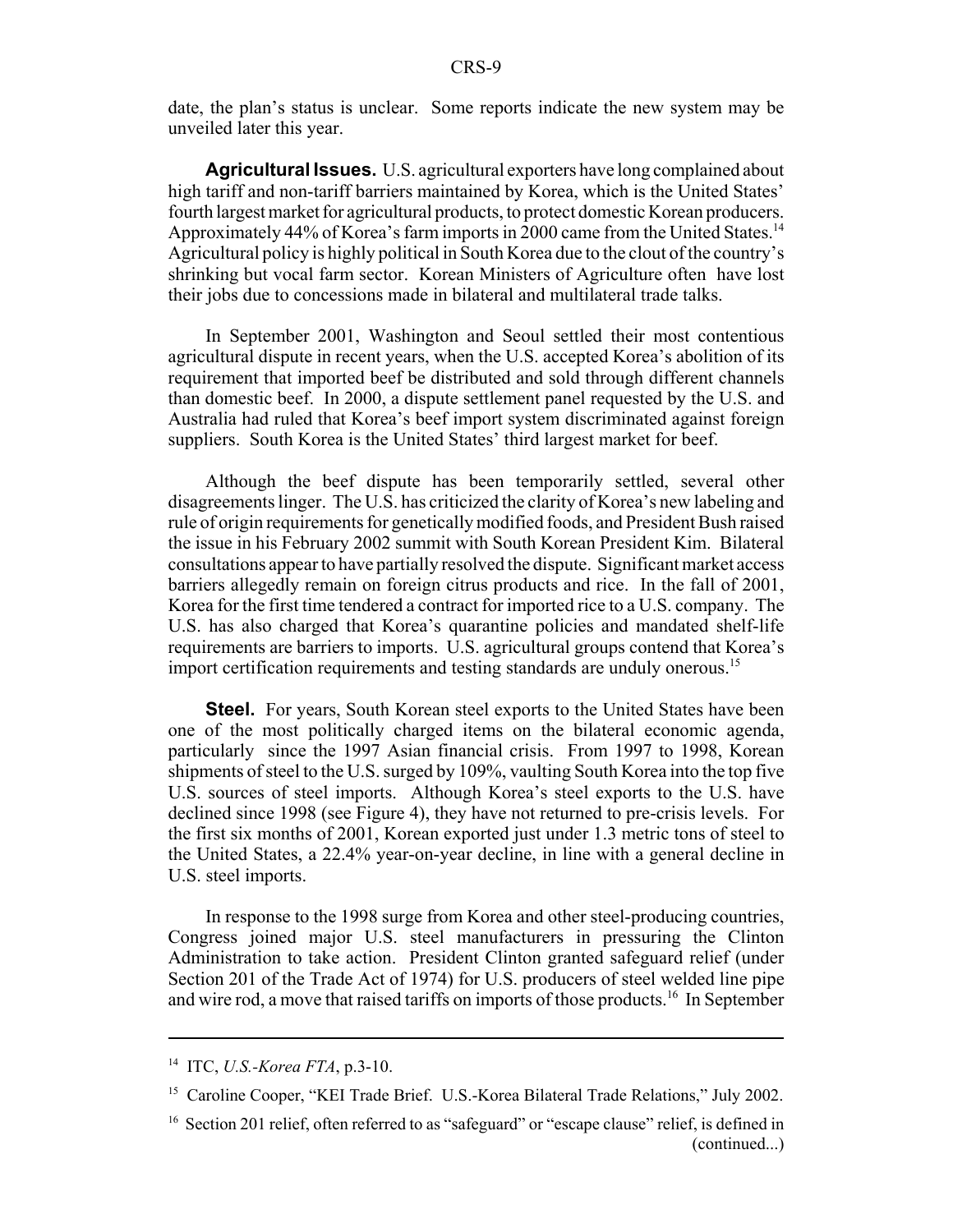2000, Korea challenged the Section 201 action in the World Trade Organization (WTO). In October 2001, the WTO panel ruled that the Korean claims were partly valid. The U.S. lost an appeal to the WTO Appellate Body. Following the appeal, in July 2002, the two sides reached a bilateral agreement significantly increasing Korean line pipe exporters' access to the U.S. market for the remaining six months that the Section 201 safeguard action is in effect.<sup>17</sup>

The Clinton Administration also imposed anti-dumping duties on Korean

exports of stainless steel plate in coils and stainless steel sheet and strip. Seoul protested these duties in the WTO, and a dispute settlement panel was formed in November 1999. In its final report of December 2000, the WTO panel ruled against the United States' methodology used to calculate the margin of dumping in the case, and the U.S. subsequently agreed to abide by the ruling.



Source: International Trade Commission



**President Bush's Section 201 Steel Investigation.** Steel became an even more prominent trade issue in June 2001, when President Bush initiated a Section 201 investigation of the effects of imports of over 600 steel products on the U.S. steel industry. In December 2001, the U.S. International Trade Commission (ITC) recommended that the President grant the U.S. industry relief through a variety of trade remedies – including increased tariffs – for imported steel products representing a majority of U.S. imports. Three months later, President Bush announced trade remedies (higher tariffs and in some cases quotas) for almost all of the products for which the ITC had found substantial injury. All remedies will be of three years' duration, and will decline over that period. Tariffs for some products

 $16$  (...continued)

sections 201-204 of the Trade Act of 1974, as amended (19 U.S.C. 2251-2254). Safeguard relief provides for temporary duties, quotas, or other restrictions on imports that may be traded fairly, but that enter in such quantities as to cause or threaten to cause serious injury to a domestic industry. The relief is intended to give the domestic industry an opportunity to adjust to the new competition and remain competitive. Within six months after a Section 201 petition has been filed with the International Trade Commission, the ITC must conduct an investigation, determine if relief is warranted, and recommend appropriate remedial action from a specified range of options. The President then decides whether to implement the recommended measure, apply an alternative measure, or take no action at all.

 $17$  The agreement entitles Korean companies to 17,500 tons of line pipe per quarter at the most favored nation tariff rate, more than a seven-fold increase from the Section 201 tariff-rate quota of 9,000 tons per year. "U.S. Increases Korean Steel Access, Resolving WTO Line Pipe Dispute," *Inside US Trade*, August 2, 2002.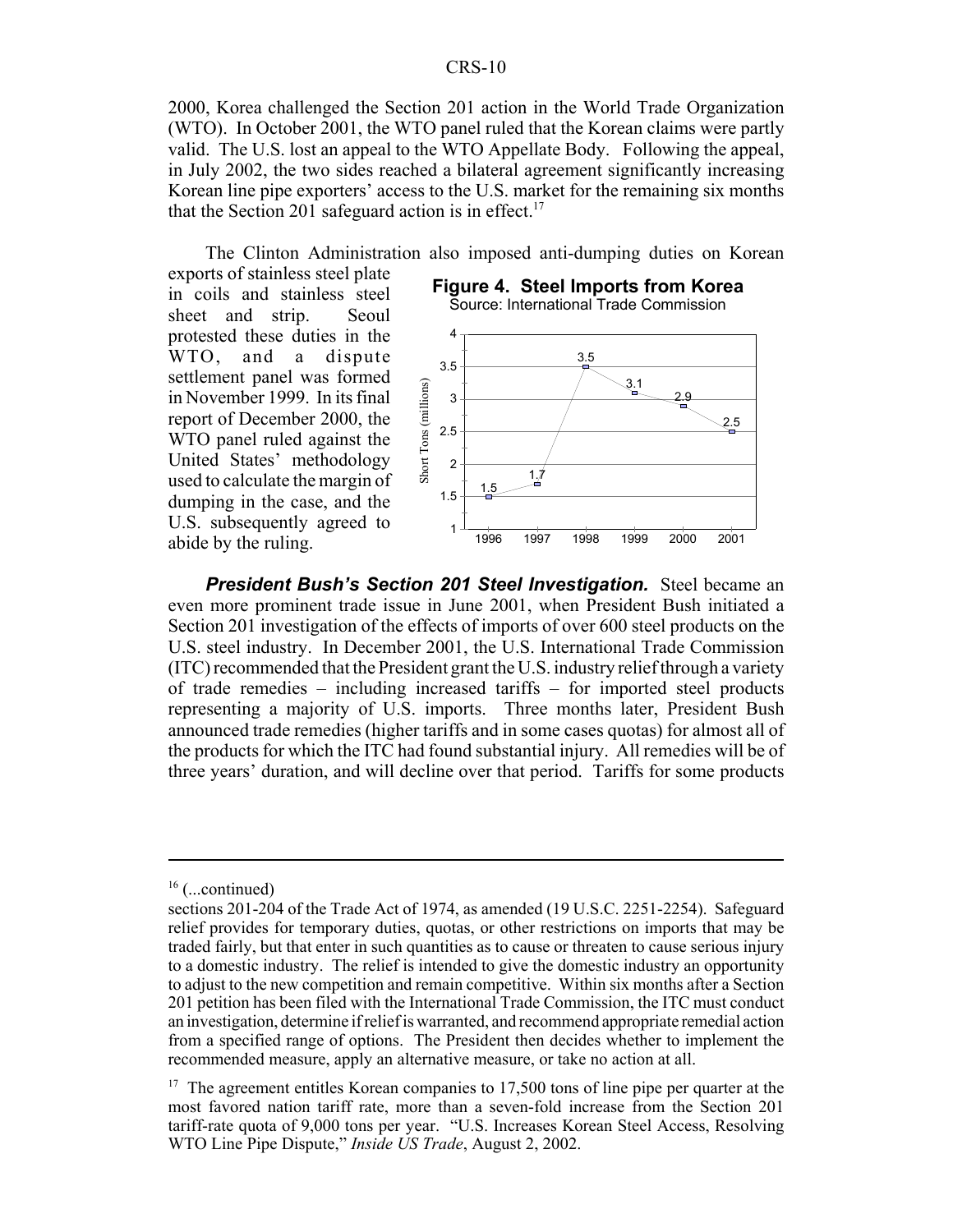will rise to 30% in the first year.<sup>18</sup> The President will make final decisions on specific product exemptions over the next 120 days.

Higher duties are expected to have a substantial, but not devastating, impact on Korea's steel industry in part because many of Korea's major export items to the United States were excluded from the Section 201 investigation. Additionally, in a major concession, Pohang Iron & Steel Co (POSCO), the world's second-largest steel producer, received an exemption from President Bush for up to 750,000 metric tons (827,000 short tons) of crude steel exports to its California joint venture with U.S. Steel, equivalent to about one-third of Korea's total steel exports to the United States in 2000 and 2001.<sup>19</sup> The Korea Iron and Steel Association (KOSA) estimates that the higher duties will reduce Korea's exports to the U.S. market by 20% in 2002, costing the industry between \$200 million - \$300 million. Seoul has joined the European Union and Japan in challenging the Section 201 decision in the WTO.

*Korean Government Ownership of the Steel Industry.* From time to time, Congress has called on the Korean government to end its ownership of some steel firms and subsidization of others. The October 1998 omnibus spending bill (P.L. 105-277), for example, directed (section 621) USTR to monitor and report upon the Korean government's support for Korean producer Hanbo Steel, the insolvency of which in 1997 helped precipitate the country's financial crisis later that year.20 In 2000, a consortium of U.S. investors abandoned its attempt to purchase Hanbo for \$480 million, reportedly because a number of its demands had not been met by the government-controlled entity that is managing Hanbo. Japan's Yamato Steel has announced a take-over of Hanbo.

For years, the U.S. has demanded that the South Korean government reduce its ownership of the Korean steel industry. Most prominently, the U.S. has called on Seoul to *fully* privatize POSCO, which has been accused of using government subsidies to dump steel in the  $U.S.<sup>21</sup>$  In October 2000, the Korean government partially met U.S. demands by selling off the remaining 6.84% stake held by staterun Korea Development Bank (KDB), formerly the majority shareholder in POSCO. Shortly before the sale, the government also scrapped its rules limiting individual owners to a 3% stake in POSCO. Seoul now contends that the privatization of the steel-maker is complete. Korea, however, has not yet met the United States' demand that the Korea Industrial Bank – which is 98% owned by the Korean government – divest its 3% stake in POSCO. Foreign interests now own a majority of POSCO's

<sup>18</sup> For more on the Section 201 case, see CRS Report RS21152, *Steel: Key Issues for Congress*, by Stephen Cooney.

<sup>&</sup>lt;sup>19</sup> The exemption is contained in section b:xxiv of the annex to President Bush's proclamation. The proclamation and the annex can be found at [http://www.usitc.gov/steel]. The European Union received a 420,000 ton exemption. Japan received 250,000 tons. See *American Metal Market*, August 12, 2002.

<sup>20</sup> See CRS Report RL30073, *The Steel Import Surge: Causes and Proposed Remedies*, by Gwenell Bass.

<sup>21</sup> See Chapter 3 of the U.S. Department of Commerce's report, *Global Steel Trade*, available as of October 4, 2000 at [http://www.ita.doc.gov/media/steelreport726.htm].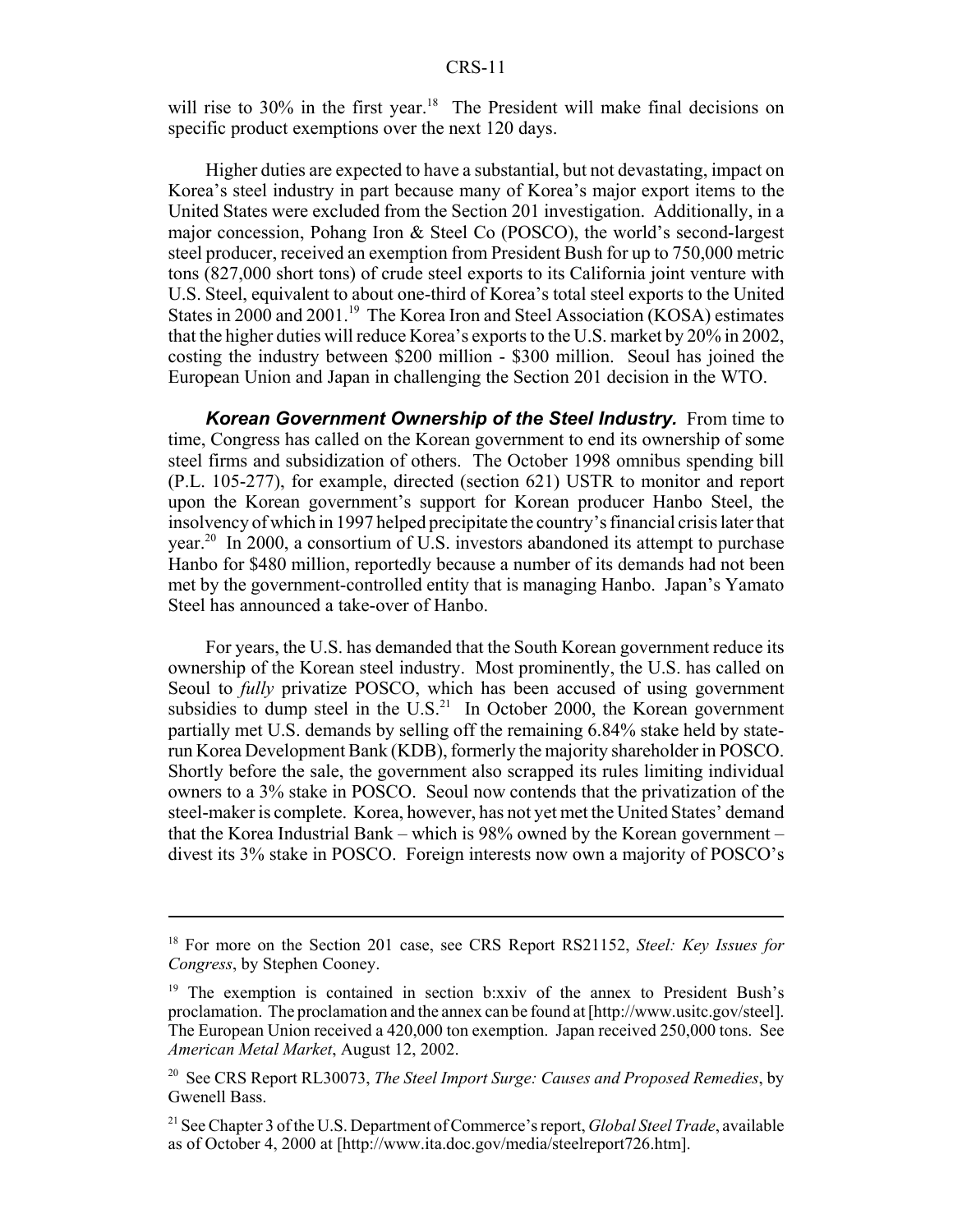shares. POSCO dominates the Korean steel industry, accounting for over 60% of the nation's crude steel output in 1999.<sup>22</sup>

**Intellectual Property Rights Issues.** Bilateral tensions often have arisen over U.S. allegations that Korea does not sufficiently protect intellectual property rights (IPRs). In 1999, the U.S. praised Korea for making significant efforts to strengthen its IPR laws, a result of Seoul becoming a signatory to the World Trade Organization Agreement on Trade-Related Aspects of Intellectual Property Rights (TRIPs) in 1994. The USTR downgraded Seoul from Special 301 "priority watch list" in 1997 to "watch list" in 1998.<sup>23</sup> In May 2000, however, Korea was elevated back to the "priority watch list," due to concerns about inadequate protection of rights in the pharmaceutical industry, continued piracy of computer software, and new (December 1999) revisions to Korea's copyright laws. In 2000 and early 2001, the Korean government took many steps to improve the enforcement of its intellectual property rights regulations, particularly those pertaining to the computer software industry. Citing these moves, in 2002, USTR again downgraded Korea to "watch list" status.<sup>24</sup> However, bilateral IPR talks in August 2002 broke down over the lack of progress in copyright and other issues.

**Assistance to Hynix Semiconductor.**<sup>25</sup> In 2001, a major trade dispute nearly erupted between the United States and South Korea over allegations that the Seoul government was propping up Hynix Semiconductor, presently the world's third-largest producer of dynamic random access memory (DRAM) semiconductor chips. Last year, Hynix's leading creditors – most of which are owned by the Korean government – orchestrated a series of rescue packages that have kept Hynix in business by enabling it to restructure its 8.6 trillion *won* (over \$6.5 billion) in debt. In the U.S., Micron Technology, the Idaho-based second largest producer of DRAMs, led a campaign against the support packages, arguing that they amounted to government-sponsored bailouts that allow Hynix to export at low prices and that they were a prime cause of the drastic plunge in global chip prices in 2001. Micron, the last U.S.-based DRAM producer, threatened to file countervailing duty and antidumping petitions. Prodded by Micron and some Members of Congress,<sup>26</sup> the Bush

24 United States Trade Representative, *2002 Special 301 Report*, [http://www.ustr.gov/reports/2002/special301.htm].

<sup>22</sup> ITC, *U.S.-Korea FTA*, p.3-23.

<sup>&</sup>lt;sup>23</sup> "Special 301" refers to Section 182 of the Trade Act of 1974. Since the start of the Special 301 provision in 1989, the USTR has issued annually a three-tier list of countries judged to have inadequate regimes for IPR protection, or to deny access: 1) *priority foreign countries* are deemed to be the worst violators, and are subject to Section 301 investigations and possible trade sanctions; 2) *priority watch list countries* are considered to have major deficiencies in their IPR regime, but do not currently warrant a Section 301 investigation; and 3) *watch list countries*, which maintain IPR practices that are of particular concern, but do not yet warrant higher level designations. See Morrison, *Section 301 of the Trade Act of 1974*, CRS Report 98-454.

<sup>25</sup> For more on the Hynix Semiconductor dispute, see Mark Manyin and Steven Cooney, *The Semiconductor Industry and South Korea's Hynix Corporation*, CRS Report RL31238.

<sup>&</sup>lt;sup>26</sup> For instance, in September, an amendment sponsored by Senator Larry Craig protesting (continued...)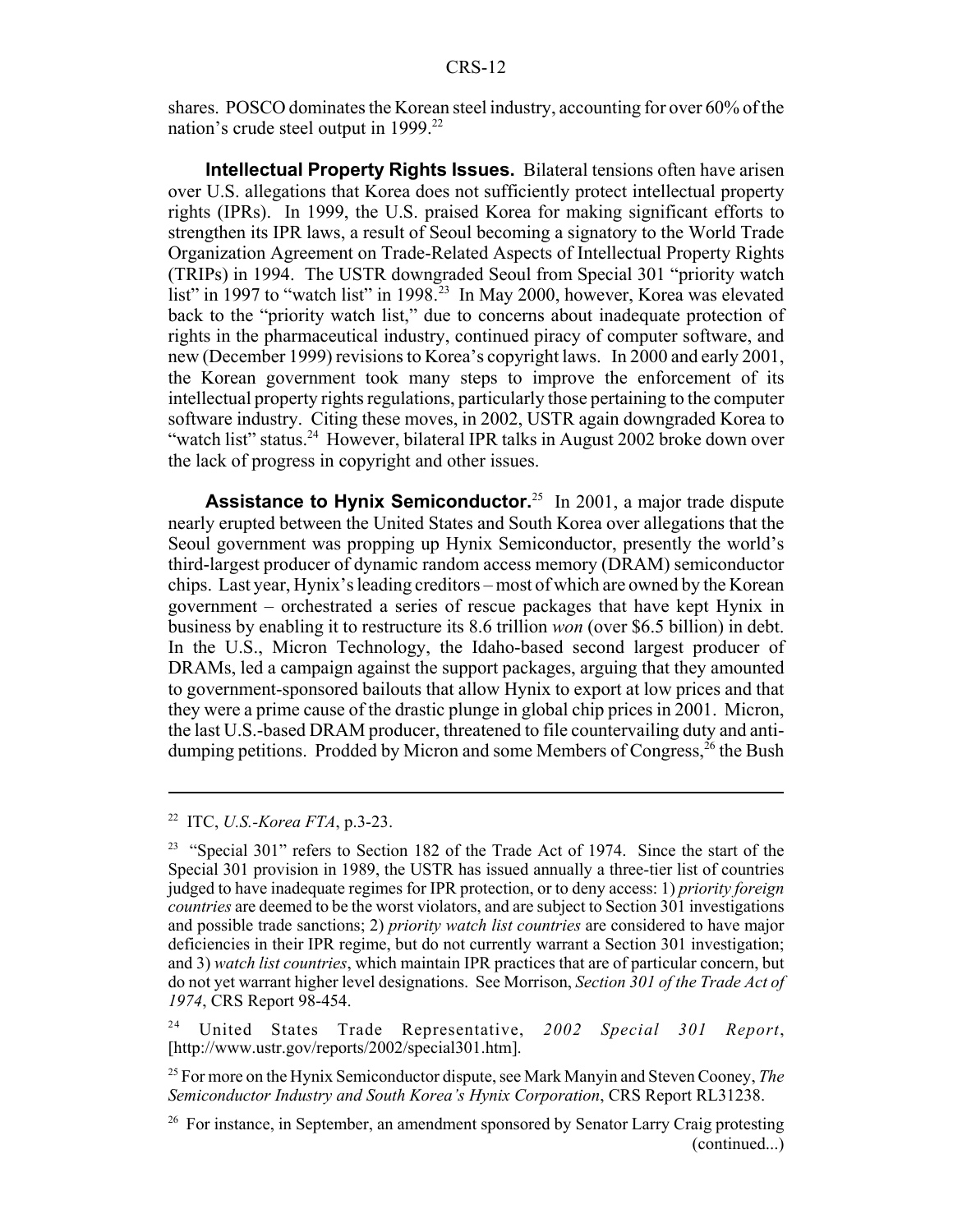Administration raised the matter in bilateral and multilateral meetings with South Korea and considered requesting that the World Trade Organization establish a dispute settlement panel to investigate. The Korean government has presented evidence that the decisions on whether to aid Hynix have been in the hands of the company's creditors.

The economic stakes are high. U.S. and South Korea trade in DRAMs totaled almost \$3 billion in 2000, nearly twice the value of the two countries' trade in iron and steel products. Semiconductors as a whole are the number one U.S. import from and export to Korea. Furthermore, the Hynix packages call into question the Korean government's commitment to economic reforms, which are designed to make Korean conglomerates more responsive to market pressures and end the past practice of rescuing troubled conglomerates considered "too big to fail." Hynix accounts for an estimated 4% of South Korea's exports. Over 150,000 Koreans are employed by Hynix and its network of suppliers.

In early December 2001, the impetus for the dispute was suddenly removed – at least temporarily – by the announcement that Micron and Hynix had begun negotiating a possible strategic alliance. In April 2002, the two sides announced that Micron would acquire Hynix's DRAM business for \$200 million and over 100 million shares of Micron stock. Hynix's board, however, vetoed the deal, arguing that the sale price was too low and that the recent rise in global chip prices meant that Hynix's DRAM business could survive independently. Subsequently, the Korean government pledged that it would not bail out the company and Hynix's creditors – most of whom backed the deal with Micron – exercised their right to take management control of Hynix.

The new management team initially appeared to favor selling off the company's assets, a move that is likely to generate considerable political controversy in South Korea, which is in the middle of a presidential election campaign. Recently, however, there are reports that the creditors are backing away from a sale in favor of internal restructuring. Micron has stated that it no longer has any interest in acquiring Hynix or any of its constituent parts, and has taken steps that some believe are designed to preserve its ability to file an anti-dumping or countervailing duty case against Hynix in the future.

**Korean's Complaints Against U.S. Anti-Dumping and CVD Practices.** For over a decade, South Korea has chafed at the United States' use of anti-dumping and counter-vailing duty (CVD) laws to raise tariffs on Korean exports. According to Choi and Schott's study, in July 2000 the five CVD and 18 anti-dumping orders against South Korean exports covered approximately \$2.5

 $26$  (...continued)

the "Republic of Korea's improper bailout of Hynix" was incorporated into the Senate's version of H.R. 2500, the appropriations bill for Commerce, Justice, and State. The legislation notes that in 1998, Congress inserted a provision into the Omnibus Fiscal 1999 Appropriations Act (H.R. 4328, P.L. 105-277) requiring that the 1997 IMF \$58 billion assistance package to Seoul not be used to support South Korean companies that compete unfairly with U.S. companies. The Craig amendment was stripped from the bill in conference.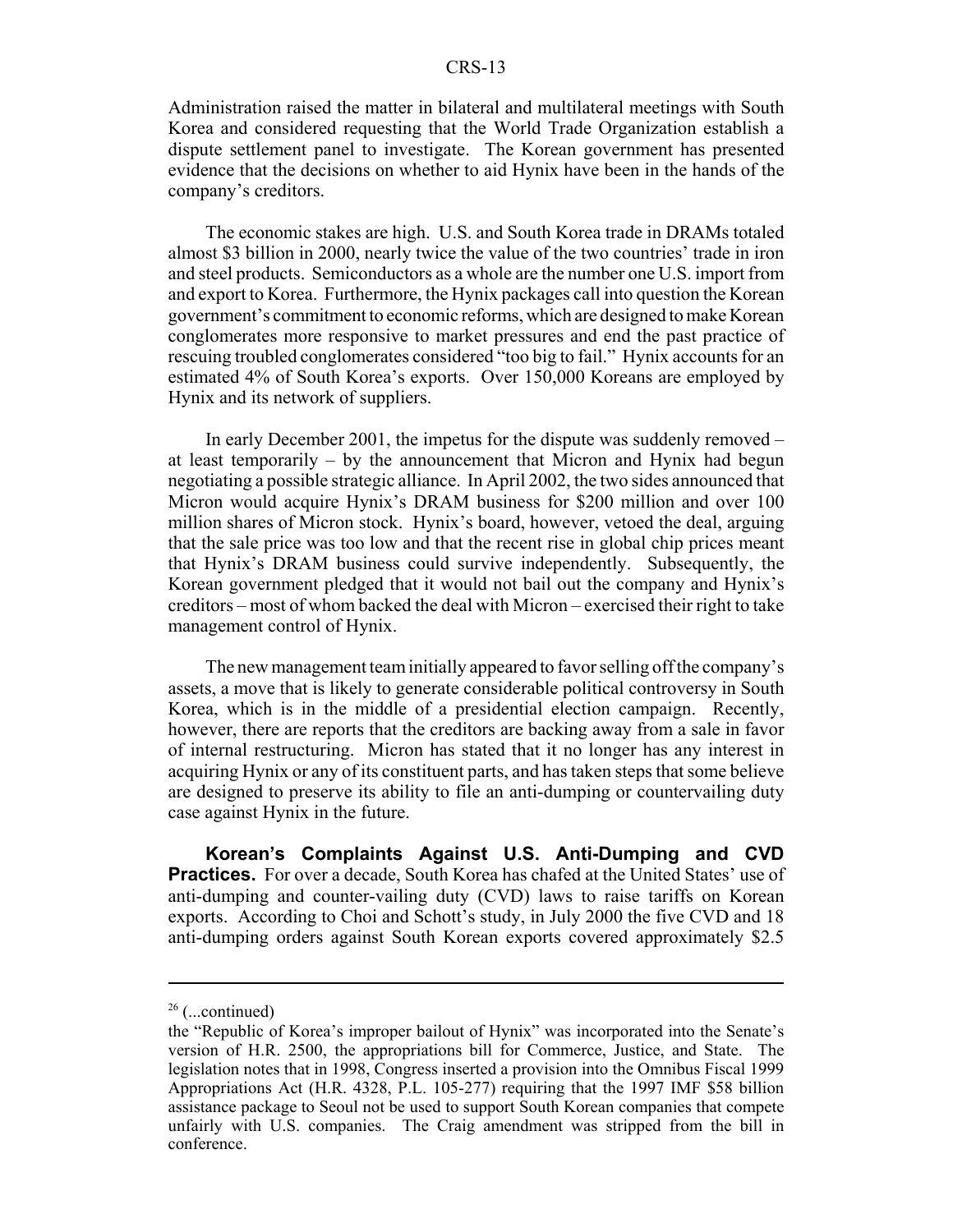billion, or over 7%, of U.S. imports from South Korea in 1999. Moreover, these tariff hikes have tended to be concentrated in a handful of Korean industries – semiconductors, steel, televisions, and telecommunications equipment – that have considerable political influence in Seoul.

During the Uruguay Round (1986-1993) of the General Agreement on Tariffs and Trade (GATT, the WTO's predecessor organization), Korea was one of several countries demanding revisions to global anti-dumping rules, changes the United States opposed because of fears they would constrain U.S. anti-dumping investigators. South Korea, joined most prominently by Japan, has taken up this issue again in the WTO's current round of negotiations, against U.S. opposition.<sup>27</sup>

In recent years, Seoul has become more assertive in using the WTO to challenge United States' trade practices. In 1999 and 2000, Seoul took the U.S. to the WTO over allegedly discriminatory U.S. anti-dumping duties placed on Korean exports of steel and semiconductors. Korea won both of the steel cases it initiated. In the semiconductor case, in September 2000 Korea and the U.S. reached an agreement whereby the U.S. dropped anti-dumping duties imposed against Korean dynamic random access memory (D-RAM) chips. In exchange the Korean semiconductor industry pledged to collect D-RAM price and cost data, and provide this information to the U.S. if a new anti-dumping case is filed against Korean semiconductor imports. The agreement preempted a WTO panel decision that was widely expected to rule against the U.S., a ruling that could have required changes to U.S. antidumping regulations. As part of the agreement, Korea asked that the WTO suspend its panel covering the case.

#### **Conclusion**

The level of U.S.-South Korean trade friction is principally affected by four factors: the size of the U.S. trade deficit with South Korea; the state of the U.S. economy; the progress of Korea's economic reforms; and whether or not political or security issues override bilateral trade considerations. Since the spring of 2000 – a period of rising bilateral deficits and a slowing U.S. economy – trade tensions between Washington and Seoul have been rising, after a lull of about three years in which trade disputes were deemphasized to focus on Korea's recovery from its 1997 financial crisis. The change was more a result of shifting priorities on the U.S. side, rather than an increase in the number of disputes, as virtually all current areas of disagreement have been sources of tension for years.

For most of 1999 and 2000, with the notable exception of steel, the United States' focus on areas of trade friction was confined primarily to the executive branch. The  $107<sup>th</sup>$  Congress, however, has intensified its interest in U.S.-Korean economic relations, principally on the issues of semiconductors and automobiles. In late 2001, tensions over assistance to the Hynix Semiconductor – which some

<sup>&</sup>lt;sup>27</sup> Notwithstanding Korea's position on anti-dumping, U.S. trade officials have praised their Korean counterparts for their willingness to compromise and serve as a bridge to developing countries during the November 2001 WTO Ministerial talks in Doha, Qatar.